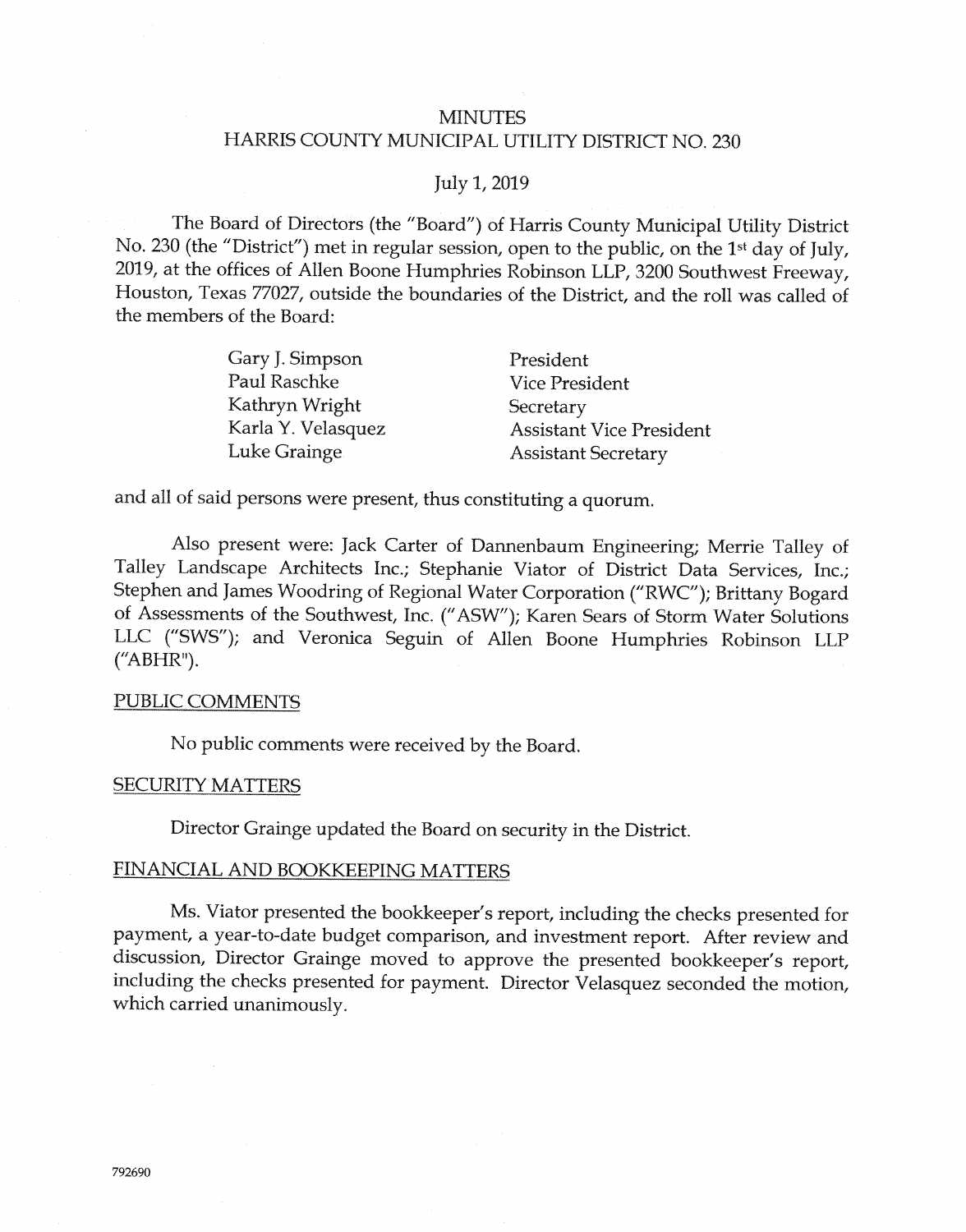## ASSOCIATION OF WATER BOARD DIRECTORS CONFERENCE

The Board discussed the topics presented at the Association of Water Board Directors ("AWBD") summer conference and considered approving eligible director expenses submitted for the conference. The Board also considered authorizing attendance at the 2020 AWBD winter conference. After review and discussion, Director Raschke moved to approve the eligible expenses associated with the AWBD summer conference and authorize attendance at the 2020 AWBD winter conference. Director Wright seconded the motion, which passed unanimously.

## TAX ASSESSMENT AND COLLECTION MATTERS AND DELINQUENT TAX **COLLECTIONS**

Ms. Bogard presented and reviewed the District's monthly tax report, including the delinquent tax list, the monthly collateral report, and the checks presented for payment, a copy of which is attached. Following review and discussion, Director Wright moved to approve the tax report, including payment of the presented checks. Director Velasquez seconded the motion, which passed by unanimous vote.

### OPERATING MATTERS

Mr. James Woodring presented and reviewed the monthly operator's report, a copy of which is attached. He discussed with the Board the monthly water production and sewer treatment cost averages and on the District's use of reclaimed water noting the District has saved \$905,960.10 in pumpage fees to date, by using reclaimed water for eligible projects and lake refilling.

Mr. James Woodring reported that the District's water accountability for the monthly reporting period was 91.10%.

Mr. James Woodring presented and recommended ratification of approval of certain repair and maintenance items in the District throughout the month totaling \$22,300.

Mr. James Woodring presented and recommended approval of certain repair and maintenance items in the District totaling \$12,100.

After review and discussion, Director Wright moved to (1) approve the operator's report; and (2) ratify approval and approve the repair and maintenance items, as presented. Director Grainge seconded the motion, which passed unanimously

### TERMINATION OF UTILITY SERVICE

Mr. James Woodring presented a list of delinquent customers, and reported the residents on the termination list were delinquent in payment of their water and sewer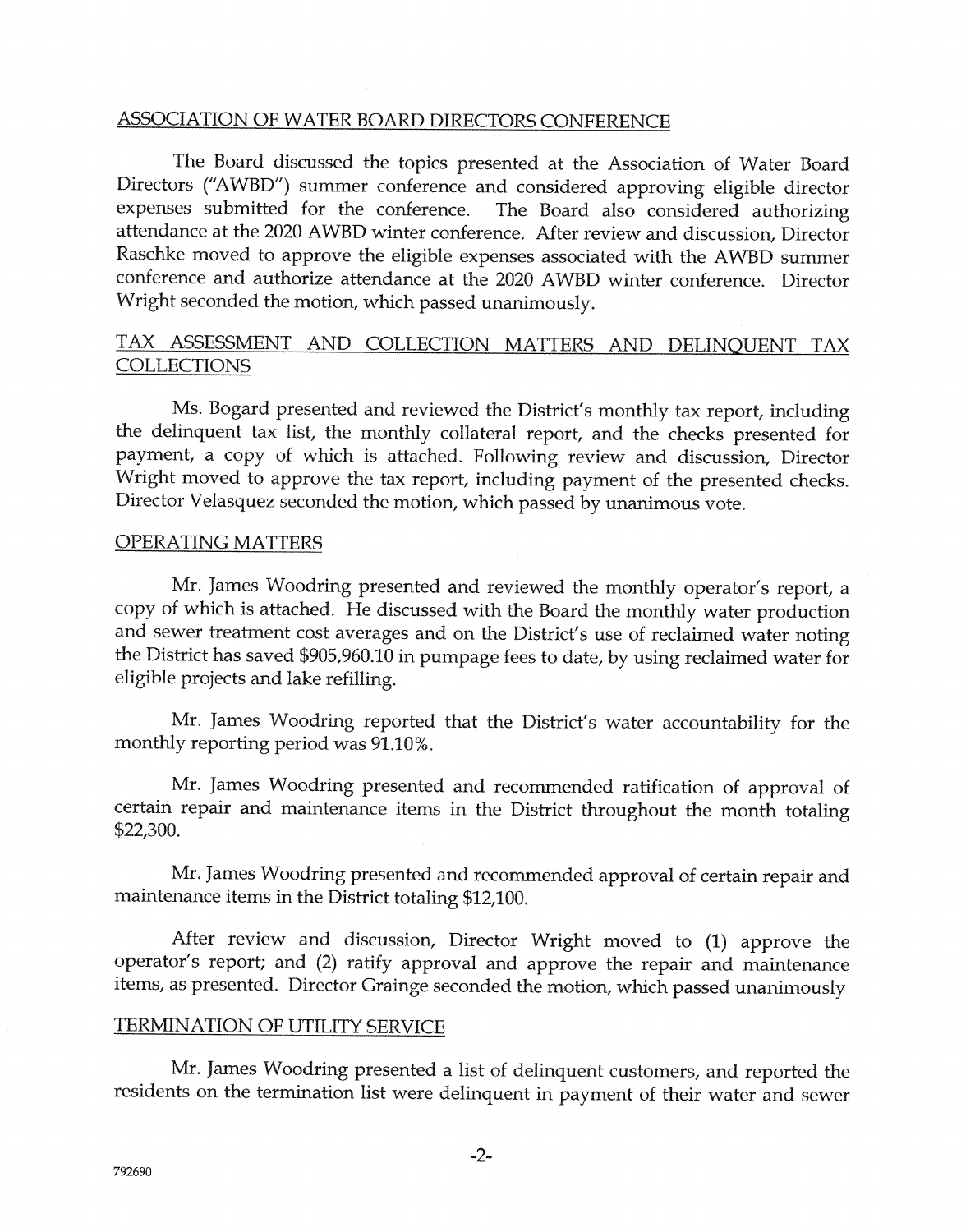bills and were given written notification, in accordance with the District's Rate Order, prior to the meeting of the opportunity to appear before the Board of Directors to explain, contest, or correct their bills and to show why utility services should not be terminated for reason of non-payment. Following review and discussion, Director Wright moved to authorize termination of delinquent accounts, in accordance with the District's Rate Order, and direct that the delinquent customer list be filed appropriately and retained in the District's official records. The motion was seconded by Director Grainge and passed by unanimous vote.

### PARKS AND RECREATIONAL FACILITIES

Ms. Talley presented and reviewed the monthly landscape maintenance report, a copy of which is attached, including information on general park conditions, landscape maintenance, and the park facilities. She stated the monthly invoice from Key-Scape maintenance is \$14,442.90, including additional irrigation repair work and willow tree removal.

Ms. Talley stated Sustainable Growth of Texas's monthly invoice totaled \$3,000.

. Ms. Talley stated the monthly invoice from Lake Pros is \$2,275.43, including  $\$1,\!575.00$  for additional algae control mitigation work and equipment

The Board took no action regarding the release of park facilities.

After review and discussion, and based on the landscape architect's recommendation, Director Grainge moved to approve the landscape maintenance report and payment of the monthly maintenance invoices. Director Wright seconded the motion, which passed unanimously.

# STORMWATER DETENTION POND MAINTENANCE AND REPAIR

Ms. Sears presented and reviewed a stormwater and detention pond maintenaace report, a copy of which is attached.

Ms. Sears updated the Board on the potential repairs to the corrugated pipe at the Chasewood Technology Park Pond. She reported SWS will dye test and investigate the pipe further prior to making repair recommendations.

Ms. Sears stated the District's stormwater quality permit for the Lakes at Cypresswood Aparfments will expire on August 27, 2019. After discussior; Director Grainge moved to authorize SWS to take all necessary action to renew the District's stormwater quality permit to serve the Lakes at Cypresswood Apartments. Director Raschke seconded the motion, which passed unanimously.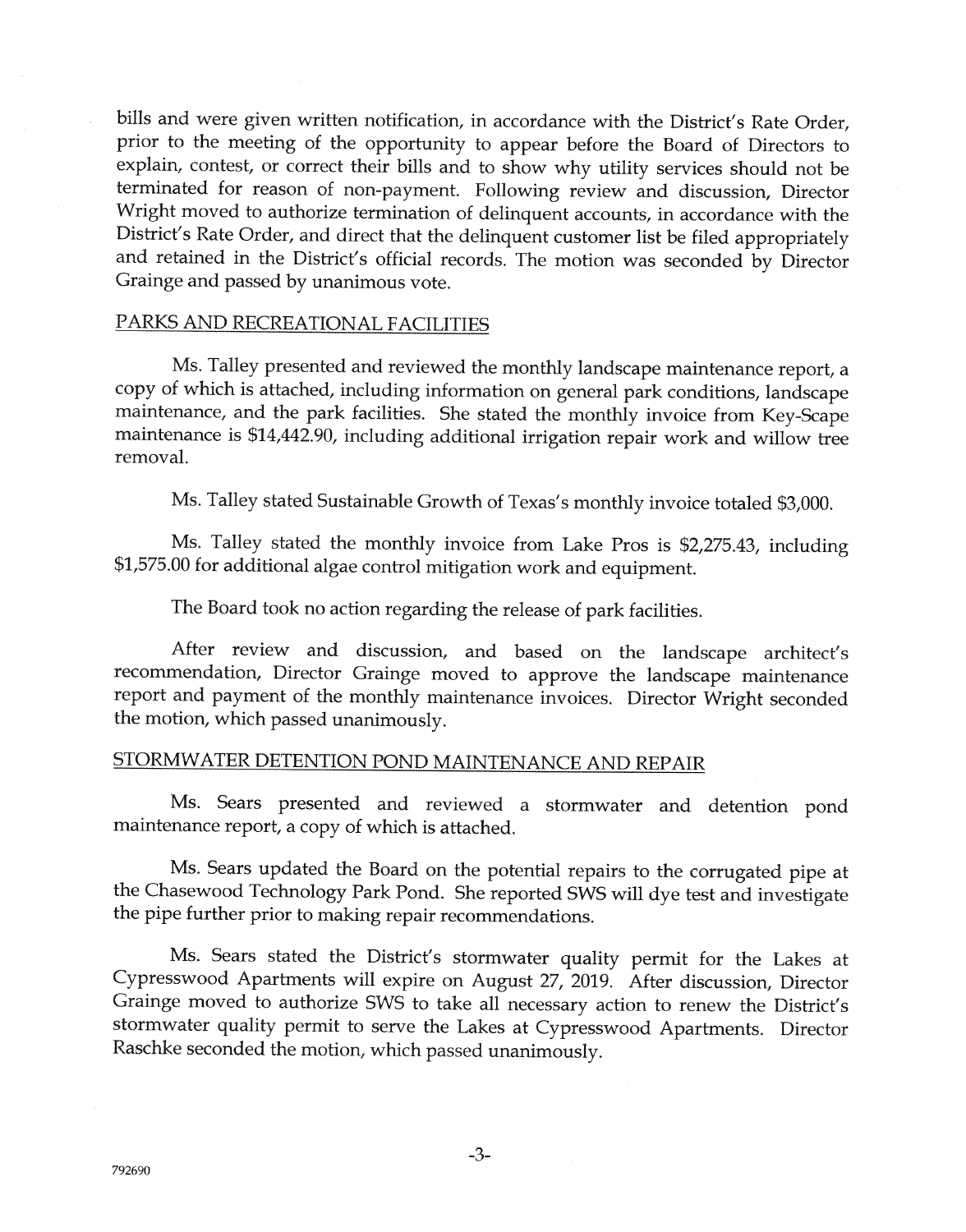#### ENGINEERING MATTERS

Mr. Carter presented and reviewed an engineers' report, a copy of which is attached.

Mr. Carter stated he has received an inquiry from the property cwners of the commercial site located on the corner of Highway 249 and Cypresswood Drive requesting permission to upgrade the District's adjacent lift station fencing to wrought<br>iron fencing. Discussion ensued regarding certain Texas Commission on Discussion ensued regarding certain Texas Commission on Environrnental Quality {"TCEQ") requirements for faciiity security and fencing. The Baard expressed its interest in the replacernent of the fencing to wrought iron if it was financed by the adjacent property owner and met all necessary TCEQ requirements.

Mr. Carter, Ms. Talley and the Board discussed the potential widening and construction of additional parking spaces at and around the Summit Bridge Lane. Mr. Carter discussed potential issues concerning a Kinder Morgan pipeline easernent through the property. Mr. Carter stated he will look into options for widening of the bridge and additional parking and report back to the Board.

### ANNEXATION MATTERS

Mr. Carter updated the Board on the status of the District's 4.9-acre annexation. He noted the Petitions for annexation have been submitted to the City of Houston for approval.

#### REPORT ON LEGISLATIVE MATTERS

Ms. Seguin distributed an ABHR Capitol Report on the Texas 86<sup>th</sup> Regular Legislative Session, a copy of which is attached.

#### **MINUTES**

The Board considered approving the minutes of the June 3, 2019, regular meeting. After review and discussion, Director Wright moved to approve the minutes, as presented. Director Velasquez seconded the motion, which was approved by unanimous vote.

There being no further business to come before the Board, the meeting was adjourned.



hte

Secretary, Board of Directors **VICE President** 

-4-